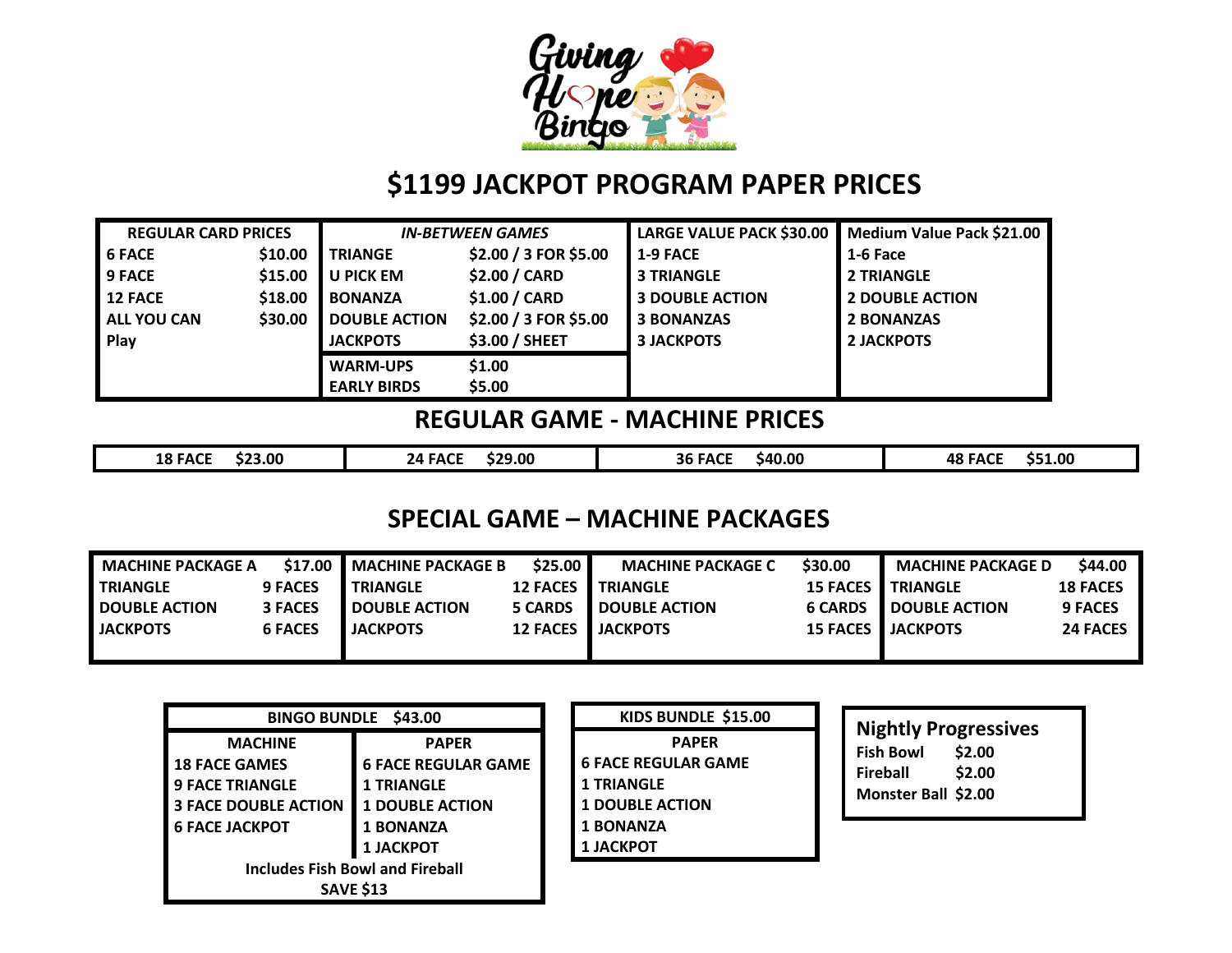# **HAPPY HOUR BINGO**

| 5:45PM Happy Hour: \$10.00/Pack |          |         |
|---------------------------------|----------|---------|
| Regular or 4 Corners            | (Blue)   | \$10.00 |
| 3 Around the Corner             | (Orange) | \$10.00 |
| <b>Blackout</b>                 | (Green)  | \$15.00 |
|                                 |          |         |
| I etter V                       |          |         |
|                                 | (Yellow) | \$10.00 |
| Regular or 4 Corners            | (Pink)   | \$10.00 |
| <b>Blackout</b>                 | (Gray)   | \$15.00 |
|                                 |          |         |

# **WHO ARE WE**

Giving Hope was founded by a group of like-minded people that have a passion to help kids.

Our Mission is to "Give Kids Hope". We do this by financially supporting organizations that help kids. The financial support is raised through a FUN, family Friendly entertainment environment.

Our Goal is to help as many organizations throughout the Sioux Falls and surrounding area through grants, hosting fundraising events and renting our facility for private parties and corporate events.

FOR FACILITY RENTAL OR FUNDRAISING ACTIVITIES PLEASE CALL **(605) 610-9483**

> OR VISIT OUR WEBSITE & SUBMIT A FORM **www.givinghopesf.org**

1605 West Burnside Street Sioux Falls, SD



Like us on Facebook



# **THURSDAY & SUNDAY EVENING SESSION**

### **SESSION START TIMES**

### **Afternoon Session (Sat)**

Happy Hour: 12:15PM Early Bird/Warm Up: 1:00PM Regular Session: 1:35PM

### **Evening Session (Wed – Sun)**

Happy Hour: 5:45PM Early Bird/Warm Up: 6:30PM Regular Session: 7:05PM

### **BINGO HALL HOURS**

Wed – Fri and Sunday: 4:30PM-10:00PM Sat: 11:30AM-10:00PM

FOR FACILITY RENTAL OR FUNDRAISING ACTIVITIES PLEASE CALL **(605) 610-9483**

> OR VISIT OUR WEBSITE & SUBMIT A FORM www.givinghopesf.org

1605 West Burnside Street Sioux Falls, SD